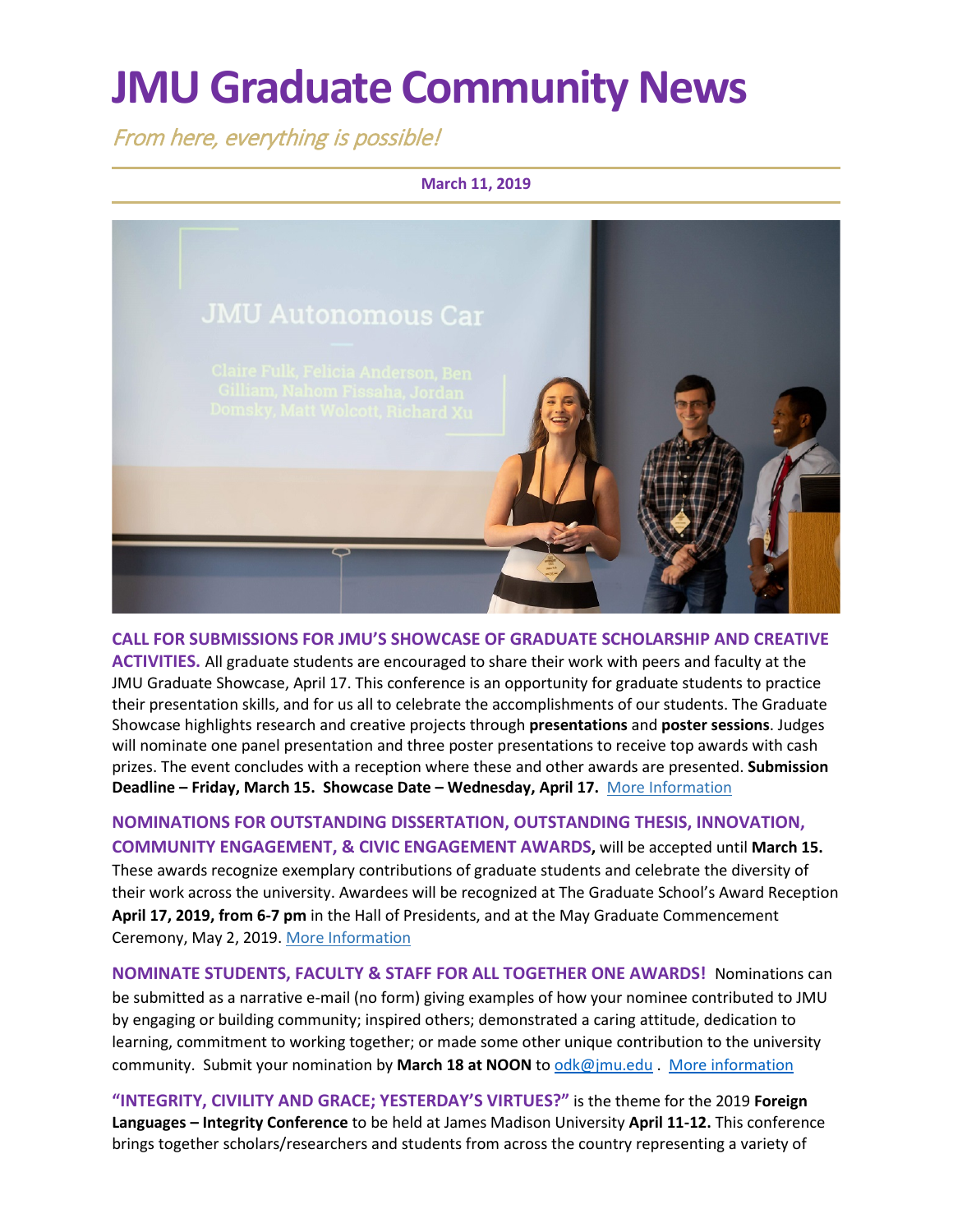disciplines to look at virtues such as integrity, civility and grace, and their value throughout the history of humankind. Proposals for presentations will be accepted until **March 17**. [More information](https://www.jmu.edu/forlang/conferenceFLLC/call.shtml)



**JMU GSA HOSTS STATE SUMMIT.** JMU's Graduate student association hosted the first-ever, statewide, graduate student organization summit on March 2. Eighteen graduate student leaders representing eight Virginia universities attended this highly productive meeting. The students discussed a wide range of topics relevant to the graduate student experience. This event was such a success that the participants agreed to conduct this sort of meeting every year.



**GSA TRIVIA NIGHT** at Three Notch'd Brewing was a night to remember. The highly anticipated competition billed as "Are You Smarter than the JMU Faculty/Staff?" proved to be an affirming event for Graduate Students at JMU. Approximately 60 individuals participated including 3 faculty teams and 7 student teams. The student team "E-VALENTINE" from the Public Administration Program were the winners of this intense competition! Join next semester for a chance to prove your program's prowess!

**THE DIGITAL SCHOLARSHIP SERIES** will introduce graduate students and faculty to the theories and practices of digital scholarship, promote a community of digital scholars and explore the relationship between digital scholarship, digital pedagogy, and scholarly communication. Sessions can be completed as a series, or individually, depending on your needs and interests. Sessions start **May 5**. [More](https://workshop.cit.jmu.edu/courses/183)  [Information.](https://workshop.cit.jmu.edu/courses/183) For questions, contac[t askthelibrary@jmu.edu.](mailto:askthelibrary@jmu.edu)

**COLLECTING FOR OPEN DOORS.** The JMU Department of graduate psychology is collecting travelsize toiletries for donation to **Open Doors**, a local thermal shelter that provides services to homeless members of the Harrisonburg community. Welcome donations include: deodorant, toothpaste, shaving items, cold medicine, shampoos, soaps, etc. Collection boxes will be located on the 1<sup>st</sup> floors of Madison Union and SSC until **Sunday, March 17**. Please direct questions to Sarah Anolik Katz [\(anoliksx@jmu.edu\)](mailto:anoliksx@jmu.edu).

**LOOKING FOR A GRADUATE ASSISTANTSHIP?** There are 10 positions currently posted o[n JMU](https://joblink.jmu.edu/)  [Joblink.](https://joblink.jmu.edu/)

**NEED A JOB?** There are currently 29 student positions and 9 wage positions posted o[n JMU Joblink.](https://joblink.jmu.edu/)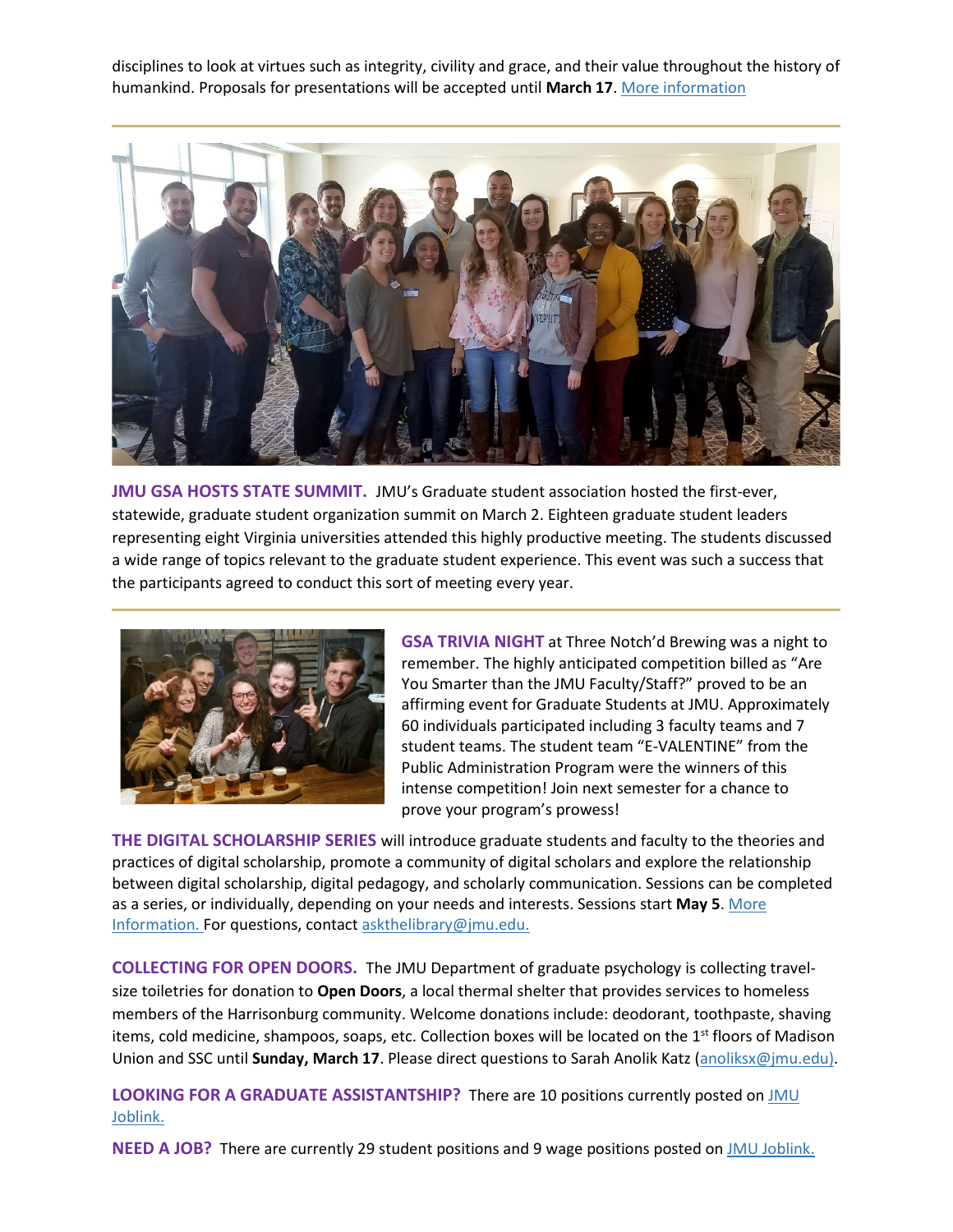## Upcoming Events

**DIVERSITY INCLUSION AND LEADERSHIP IN STEM.** The CSM Student Council invites everyone to attend a presentation on this topic by [Kevin Powell, activist, writer, and public speaker.](https://www.jmu.edu/csm/) **Monday, March 11, 5:30 pm** [in Bioscience 107.](https://www.jmu.edu/csm/) 

**THE INSTITUTE FOR VISUAL STUDIES** will host artist, activist, teacher, **Wendy Ewald**. Among her many honors, Ms. Ewald is the recipient of both a MacArthur Fellowship and a Guggenheim Fellowship. Her projects have included communities across the world in which she studies identity and cultural differences. She will discuss her work at the intersection of Art and Activism. **Monday, March 11, 6-7:30 pm**, Harrison 1261. [More Information.](https://www.jmu.edu/events/ivs/2019/03-11-ewald.shtml) [Other Institute of](https://www.jmu.edu/ivs/) Visual Studies events

**MEDICAL ILLUSTRATORS WRITING GRAPHIC NARRATIVES** is the subject of this lecture given by Dr. Lisa DeTora. The presentation seeks to reconcile how the health humanities constitutes itself as both medical education and humanistic inquiry. **Monday, March 11, 5-6:00 pm,** Madison Union 302. A [Cohen](http://www.jmu.edu/cohencenter/index.shtml)  [Center](http://www.jmu.edu/cohencenter/index.shtml) Event

**THE SPEAKER SERIES "DEMOCRACY IN PERIL?"** will present **"Donald Trump and the Modern Presidency"** by Dr. Robert Dallek, Professor Emeritus, UCLA, and Dr. Matthew Dallek, Associate Professor, George Washington University. **Thursday, March 18, 5-6:30 pm,** Madison Hall Conference Room (Room 1001). [More Information](http://sites.jmu.edu/democracyinperil/)

**ENVISIONING FUTURES ACROSS DISCIPLINES.** Drs. Emily York and Shannon Conley (ISAT) will discuss how diverse experts can collaboratively imagine plausible future scenarios. This work deploys design fiction—a blend of science, science fiction, and design prototyping. **Wednesday, March 20, 12- 1:00 pm**, in Roop Hall, room 208. An Institute for Visual Studies presentation. [More information](https://www.jmu.edu/ivs/)

**MUSIC EDUCATORS** Drs. Graham Welch and Adam Ockelford will lead an informal chat and tea about research and music education in England at 3:30 pm, followed by a lecture at 4:30 pm pertaining to working with students with Autism. **Tuesday, March 26, 3:30-5:30 pm,** Music Building 204. A [Cohen](http://www.jmu.edu/cohencenter/index.shtml)  [Center](http://www.jmu.edu/cohencenter/index.shtml) Event.

**DECEPTION SCHOLAR AND DEVELOPER OF THE DECEPTION DETECTION VIDEO GAMES**

**MACBETH AND VERITAS**, Dr. Norah Dumbar will host an open discussion about her research and scholarship. Lunch provided by the [Cohen Center.](http://www.jmu.edu/cohencenter/index.shtml) Open to the JMU community. **Monday, April 8, noon-1:00 pm,** Madison Hall 4000.

## Graduate School Dates & Deadlines

| <b>Registration for Summer 2019 Summer Semester Begins</b>                                                          | 3/18/19 |
|---------------------------------------------------------------------------------------------------------------------|---------|
| <b>Registration for Fall 2019 Semester Begins</b>                                                                   | 4/1/19  |
| Deadline for students to submit coursework to faculty for removal of Incomplete<br><b>Grades from Fall 2018</b>     | 4/11/19 |
| Comprehensive Assessment Results & Thesis/Research Projects/Dissertations Due<br>for May 2019 Graduation Candidates | 4/15/19 |
| August 2019 and December 2019 Graduation Applications Due                                                           | 4/15/19 |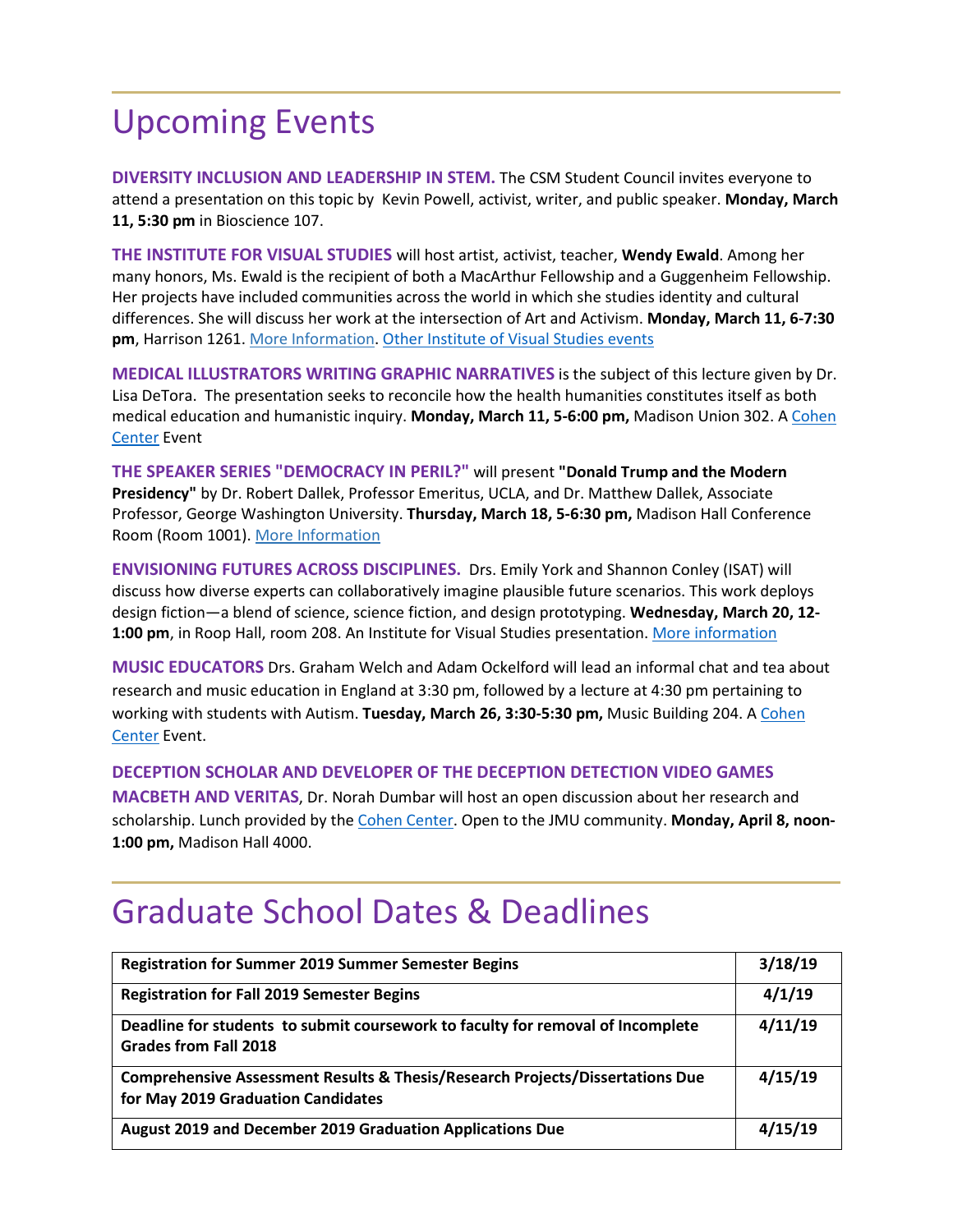#### Downtown Calendar

**ARTIST KRIS KEANE** will demonstrate how to make intricate flowers from paper to celebrate Spring! This free event is open to people of all backgrounds and all ages. Minors must be supervised throughout the event by an adult. **Thursday, March 14, 5-8:00 pm,** at Lucy F. Simms, 620 Simms Ave, Harrisonburg. For questions, contact; [info.themakingspace@gmail.com.](mailto:info.themakingspace@gmail.com)

**NASARUNI EMPTY BOWLS** (Soup Supper) raises poverty and hunger awareness and benefits Nasaruni Academy, a nonprofit school that empowers Maasai girls in Narok, Kenya, through a values-based education. Tickets are \$35 each and include a bowl handmade from clay, wood, and similar food-safe materials by a local artisan, as well as a delicious soup meal donated by area restaurants. Tickets (\$10) are also available for a soup meal only. A Silent Auction and Maasai Market will be onsite that night. All proceeds go directly to benefit the children at Nasaruni. **Friday, March 15, 5:30-8:30 pm** at Harrisonburg High School Cafeteria, 1001 Garbers Church Rd, Harrisonburg. [More Information](https://www.visitharrisonburgva.com/calendar-of-events/)

**SHAMROCK 5K TRAIL RUN** will take place at Hillandale Park, **Saturday, March 16, 9:30-11:30 am.** Introductions and race announcements will begin at 9:00 am, the run will begin at 9:30 am rain or shine. For questions, contact; Erik Dart at 540-433-2474 o[r Erik.Dart@harrisonburgva.gov.](mailto:Erik.Dart@harrisonburgva.gov)

**YOGA IN HARRISONBURG.** Harrisonburg is becoming a mecca of yoga opportunities. Check out classes available at [UREC,](http://www.jmu.edu/recreation/) and out all the opportunities available [downtown.](https://downtownharrisonburg.org/a-healthy-harrisonburg-an-even-healthier-you/)

## Tips from TGS (The Graduate School)

**Graduate Polices.** You are responsible to read and follow the graduate policies set forth in the [Graduate](http://jmu.edu/catalog)  [Catalog.](http://jmu.edu/catalog) Important information regarding degree progress, including rules for successful progression and continuous enrollment are also on the [Graduate School website](http://www.jmu.edu/grad/current-students/degree-progress/beginning.shtml)

**Approval of a Thesis or Dissertation Committee.** Students who are completing these sorts of projects must submit a signed approval form to The Graduate School by the second week of the semester in which the student first registers for thesis or dissertation credits. [Approval form](https://www.jmu.edu/grad/_files/CommitteeApprovalForm2017-18.pdf)

**Monitor your Dukes E-Mail account!** Official information is sent to each student's officia[l Dukes e-mail](http://www.jmu.edu/computing/helpdesk/selfhelp/DukesEmail.shtml)  [account.](http://www.jmu.edu/computing/helpdesk/selfhelp/DukesEmail.shtml) Regularly check your @dukes.jmu.edu e-mail account.

**Monitor [MyMadison!](http://mymadison.jmu.edu/)** The *Student Center* in [MyMadison](http://mymadison.jmu.edu/) is where you will find advising information, register for classes, and where you can view "*To Do Items"* that will keep you on track towards graduation. Use the Student Center to update your mailing address and cell phone number. It is *your responsibility* to maintain accurate contact information. Check your account regularly. Don't miss important information!

#### **Essential Links:**

- [Graduate School Website](http://www.jmu.edu/grad)
- [Graduate Policies](http://www.jmu.edu/catalog/index.shtml)
- [JMU Student Handbook](https://www.jmu.edu/osarp/handbook/index.shtml)
- [Forms for Graduate Students](http://www.jmu.edu/grad/current-students/graduate-forms.shtml)
- [Thesis Guidelines](http://www.jmu.edu/grad/current-students/thesis-dissertation/information.shtml)
- [Financial Aid Policies](http://www.jmu.edu/finaid/sap.shtml)

**Have Questions?** Please contact the following person if you have questions regarding: